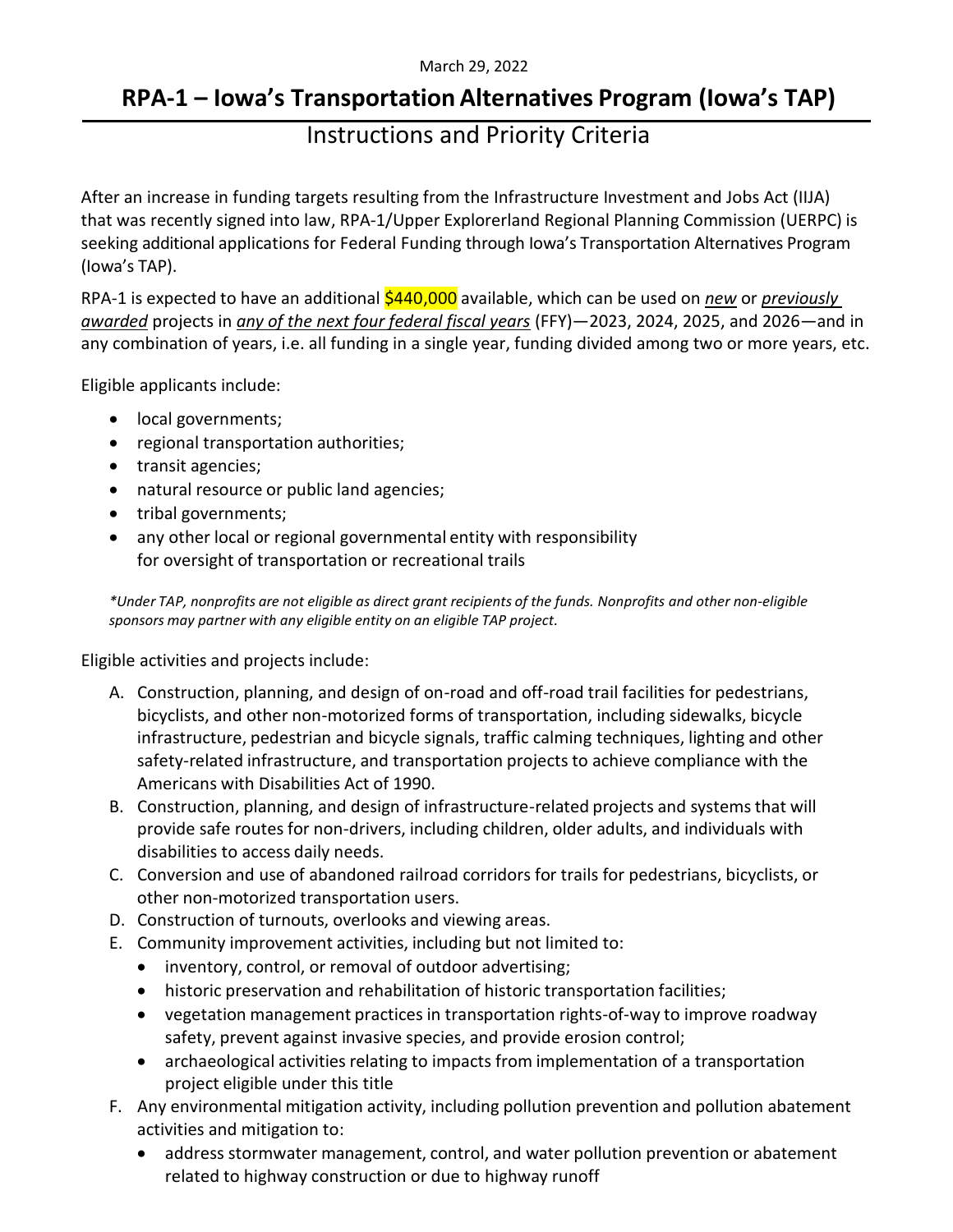- reduce vehicle-caused wildlife mortality or to restore and maintain connectivity among terrestrial or aquatic habitats
- G. The recreational trails program
- H. The safe routes to school (SRTS) projects, including:
	- Infrastructure-related projects (minimum request is \$25,000): planning, design and construction of infrastructure-related projects that will substantially improve the ability of students to walk and bicycle to school, including sidewalk improvements; traffic calming and speed reduction improvements; pedestrian and bicycle crossing improvements; on-street bicycle facilities; off-street bicycle and pedestrian facilities; secure bicycle parking facilities; and traffic diversion improvements in the vicinity of schools.
	- Non-infrastructure-related activities to encourage walking and bicycling to school, including public awareness campaigns and outreach to press and community leaders; traffic education and enforcement in the vicinity of K-8 schools; student sessions on bicycle and pedestrian safety, health, and environment; and funding for training, volunteers, and managers of safe routes to school programs.

The following criteria will apply to the development and letting of construction and/or infrastructure projects:

- 1) Any costs incurred prior to receipt of a notice to proceed from the Iowa DOT are not eligible for reimbursement
- 2) Plans must be developed by a Professional Engineer registered in the State of Iowa.
- 3) Plans must go through the proper review by the Iowa Department of Transportation as outlined by IDOT.
- 4) All Federal guidelines for project development must be followed, for example: environmental impacts, historical impacts, archeological impacts, etc.
- 5) Inspection and documentation of the project construction will be performed as required by the IDOT.
- 6) If Federal funds are to be used for engineering costs, the consultant selection process shall be used as outlined by IDOT.

For the application form and full guidelines on Iowa's TAP, visit: [https://iowadot.gov/systems\\_planning/Grant-Programs/Transportation-Alternatives](https://iowadot.gov/systems_planning/Grant-Programs/Transportation-Alternatives)

Applications are due by April 30, 2022. If you have any questions, please contact Aaron Detter at 563-419-6126, adetter@uerpc.org, or your respective County Conservation Director, as listed below.

| <b>Conservation Directors:</b> | Allamakee  | Jim Janett            | $(563) 568 - 2996$ |
|--------------------------------|------------|-----------------------|--------------------|
|                                | Clayton    | Jenna Pollock         | $(563)$ 245-1516   |
|                                | Fayette    | <b>Rod Marlatt</b>    | (563) 422-5146     |
|                                | Howard     | Jeff Korsmo           | (563) 547-3634     |
|                                | Winneshiek | <b>Barb Schroeder</b> | $(563) 534 - 7145$ |

### Please return the completed application form to:

RPA-1/UERPC Attn: Aaron Detter 325 Washington Street, Suite A, Decorah, IA 52101 or via email: adetter@uerpc.org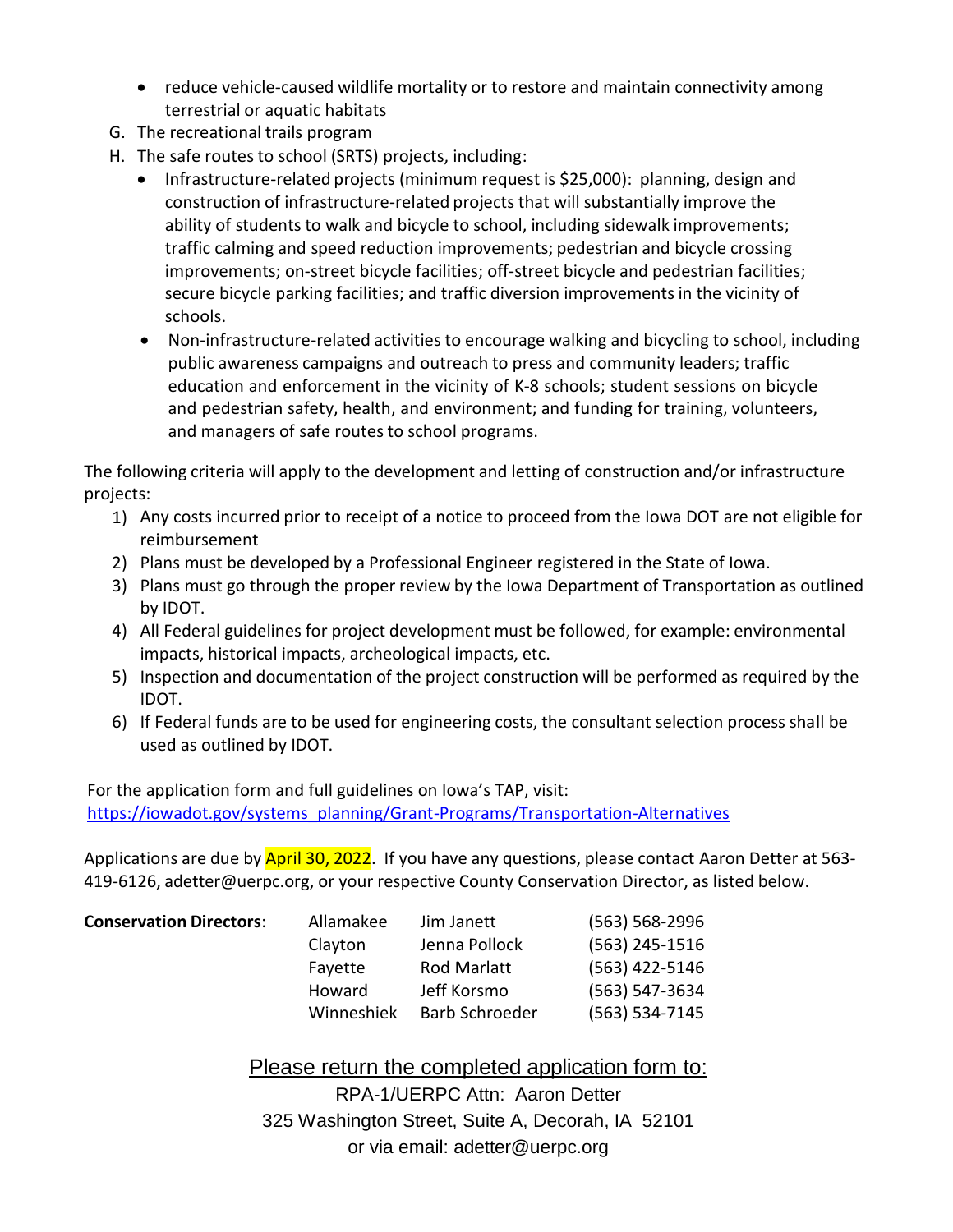### RPA-1 Priority Criteria for Iowa's TAP Projects

Please provide a narrative for each of the seven questions below. The points available for each question are listed in parenthesis; with a total of 30 points possible.

### **1. Describe your project in one page or less. (6 points)**

*Scoring will consider:*

- *Clear understanding and description of the project*
- *Project validity, need or merit*
- *Readiness of the project*
- **2. What other funding sources have you secured or intend to pursue? Provide a timeline for your funding efforts. (5 points)**

*Scoring will consider whether:*

- *funding sources are identified*
- *funding is secured*
- *preliminary project planning is complete*
- *engineering firm has been consulted and/or plans have been initiated*
- *one or more phases is funded and complete*
- **3. Has your project already gone through a local/county/regional project priority setting process? Is it in a long range plan? Describe local planning efforts or the public input process that was followed and the extent to which adjacent property owners and others have been informed of the proposed project and an assessment of their acceptance (3 points)**

*Scoring will consider whether the project:*

- *has local, regional or statewide significance*
- *has been previously considered as part of a community, school or byway plan (e.g. Comprehensive Plan, Corridor Management Plan, Transportation Plan, Safe Routes to School Plan, Master Plan, Wellness Plan, Park and Recreation Plan, etc.)*
- *has sought sufficient public or other stakeholder input*
- **4. How will your project demonstrate a benefit to the community, as well as to the region and/or state? (5 points)**

*Scoring will consider how the project is a:*

- *draw for local, regional or statewide users for recreation*
- *draw for local, regional or statewide users for commuting and commerce*
- **5. How is this project enhancing the existing transportation system or providing an essential element within a larger comprehensive project? (5 points)**

*Scoring will consider whether the project:*

- *has connectivity or ties to larger project*
- *is part of trail system or activity already in place*
- *is part of related development/roadway/paved shoulder project*
- *provides an essential element of project structure*
- *provides "live, work and play" components for a comprehensive project*